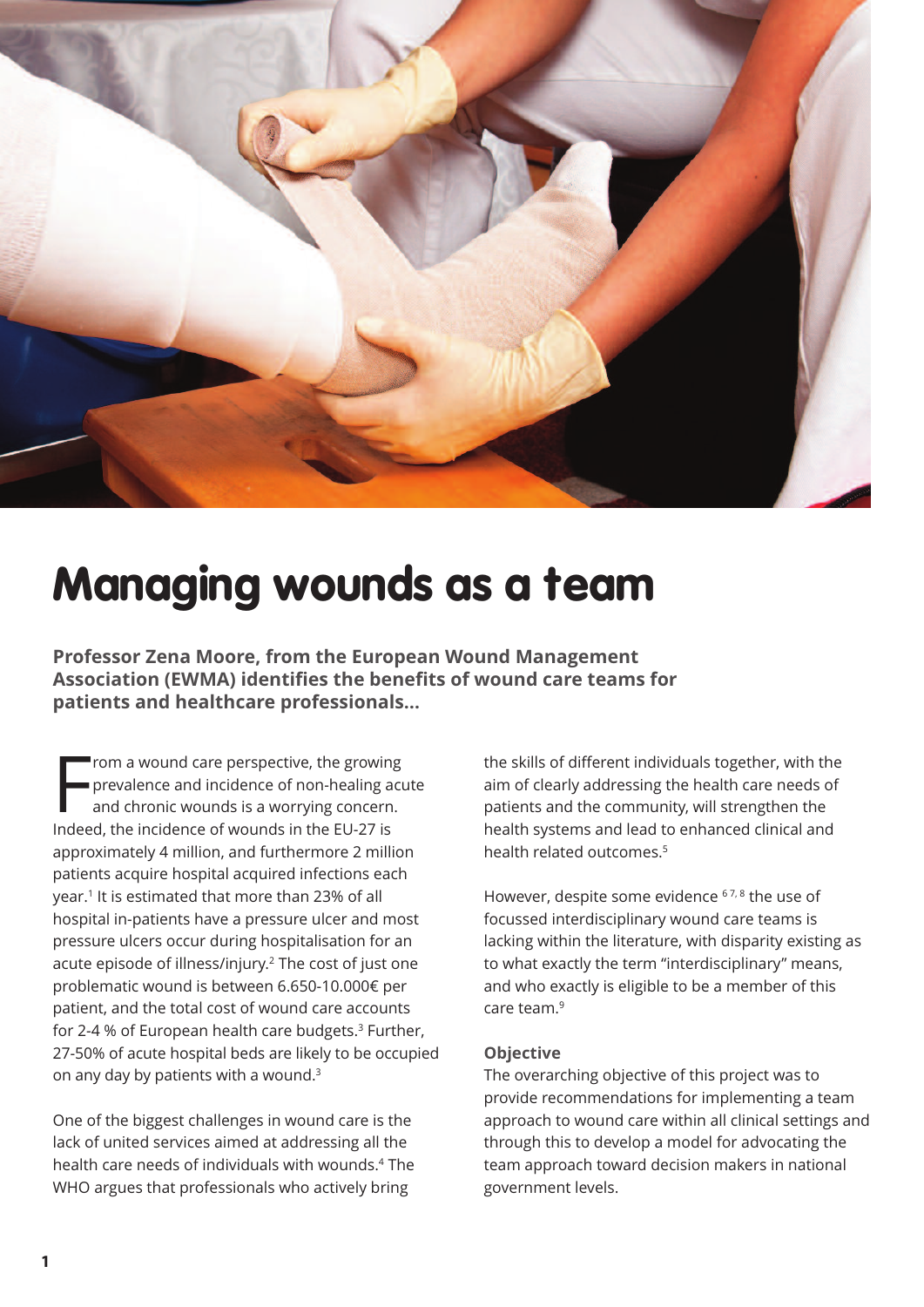

Figure 3 – Essential elements in an interdisciplinary wound care service

### **What we found**

A review and analysis of 18 years of literature related to managing wounds as a team reveals a consistently increasing evidence to support a team approach. When analysed according to wound types, literature related to diabetic foot ulcers comprises the largest body of knowledge, with many retrospective and prospective reviews of long term programs, all demonstrating a positive team effect. Outcomes related to leg ulcer team care is supported by the highest quality of evidence. Pressure ulcer team benefits are mostly supported by descriptive reports of program outcomes. The team effect on chronic wound care is supported by a systematic review with emerging additional literature describing positive effects from care delivered by teams in dedicated wound centres.

Outcome measures for all wound types are generally related to wound healing and amputation rates with some additional qualitative, quantitative and patient centred endpoints. All outcomes have been reported positively, with no reports of negative consequences of a team intervention. Furthermore, the use of a team approach has been demonstrated in all healthcare settings across the continuum. Overall, study populations have been representative of the wound population at large. In addition, methodological issues are reflective of the research limitations and challenges in wound research as an aggregate.

Additional research is needed to clearly demonstrate the effect of the team approach to wound healing, particularly relating to financial and clinical outcomes, owing to the current challenges regarding reduced health budgets. Patient sensitive outcome measures should also be investigated with specific focus on patient safety. Finally, exploration of the inter-professional educational opportunities in wound care will help differentiate the skill set required to maximise team function.

## **Universal Model for the Team Approach to Wound Care10**

It is obvious that a 'one model fits all' approach to building a team for the provision of wound care is unrealistic. Available resources, access to relevant expertise, remuneration provisions and patient populations will always be context specific. It is evident however that the inclusion of key elements within wound care services will foster collaborations between different health care professionals and keep the needs of the patient at the forefront. The elements are depicted in Figure 3 and described below.

The patient forms the focus of the care but relies on the expertise of a wound navigator to organise wound care service via established referral mechanisms. The wound navigator and other health professionals either collaborate to explore beneficial remuneration and health care systems and/or lobby to meet the needs of the patient

In summary, we believe that effective management of wounds as a team requires the development of 5 essential elements:

- A patient focus using an advocate for the patient wound navigator;
- Referral mechanisms that are responsive;
- Aggregation of assessment data to form a single plan;
- Appropriate remuneration systems;
- A health care system sensitive to team models.